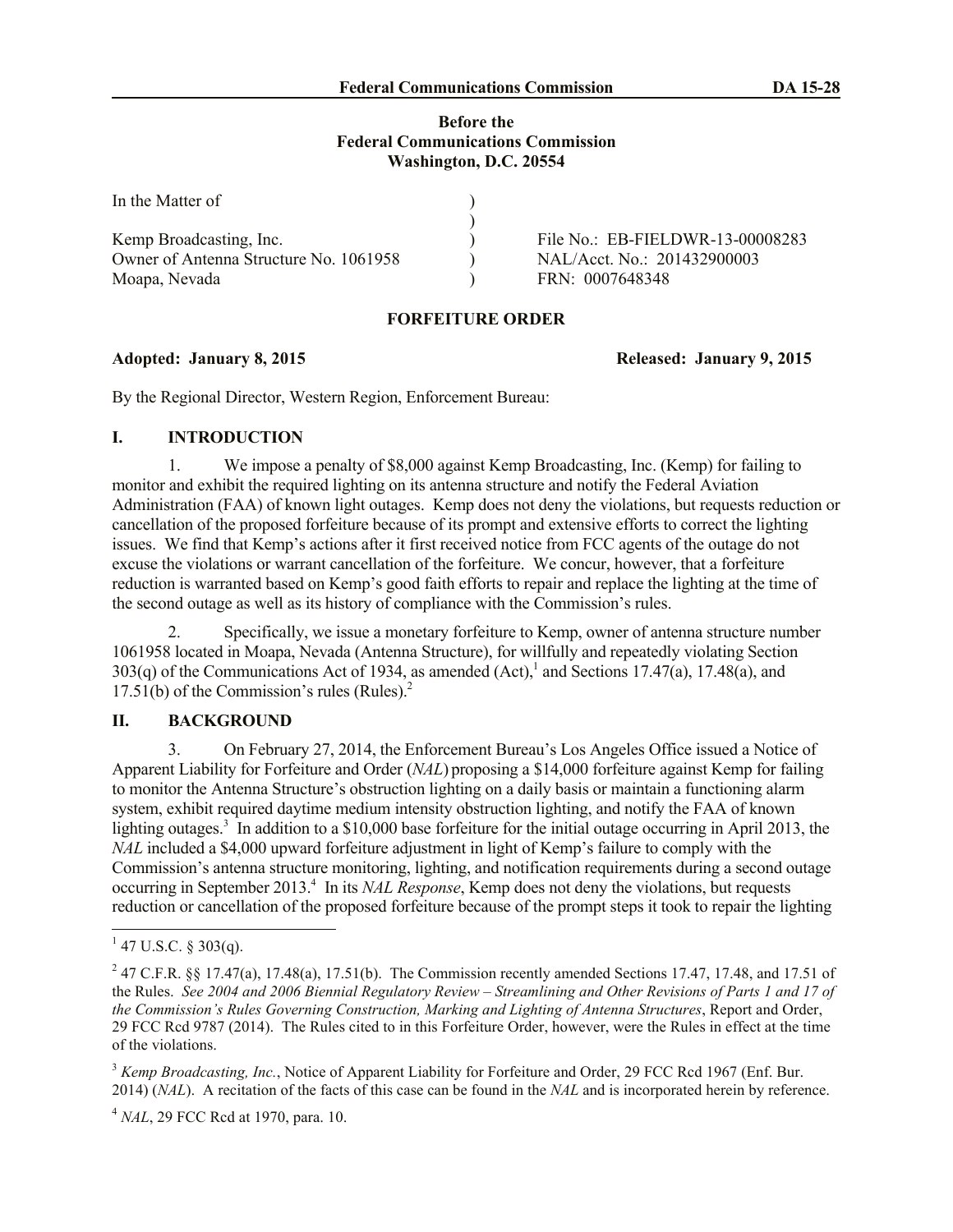system after receiving a Notice of Violation (NOV) from the Los Angeles Office regarding the initial outage. 5 In particular, Kemp argues that the forfeiture "fails to take into account Kemp's continuous attempts since the issuance of the NOV to be in compliance," including extensive and costly repairs to the Antenna Structure's lighting and monitoring systems prior to the second outage. 6

### **III. DISCUSSION**

4. The proposed forfeiture amount in this case was assessed in accordance with Section 503(b) of the Act,<sup>7</sup> Section 1.80 of the Rules,<sup>8</sup> and the *Forfeiture Policy Statement*.<sup>9</sup> In examining Kemp's *NAL Response*, Section 503(b)(2)(E) of the Act requires that the Commission take into account the nature, circumstances, extent, and gravity of the violation and, with respect to the violator, the degree of culpability, any history of prior offenses, ability to pay, and other such matters as justice may require.<sup>10</sup> As discussed below, we have fully considered Kemp's *NAL Response* in light of these statutory factors and find that reduction of the proposed forfeiture is warranted.

5. Kemp does not deny any of the facts in the *NAL* and we therefore affirm the *NAL*'s findings that Kemp willfully and repeatedly violated Section 303(q) of the Act and Sections 17.47(a), 17.48(a), and 17.51(b) of the Rules by failing to monitor the Antenna Structure's obstruction lighting on a daily basis or maintain a functioning alarm system, exhibit required daytime medium intensity obstruction lighting, and notify the FAA of known lighting outages on the Antenna Structure. 11 In its *NAL Response*, Kemp requests reduction or cancellation of the proposed forfeiture, arguing that it promptly took steps to repair the lighting system after receipt of the *NOV* from the Los Angeles Office. 12 While the Commission will generally reduce an assessed forfeiture based on the good faith corrective efforts of a violator, those corrective efforts must be taken *prior* to notification of the violation.<sup>13</sup> As the Commission has repeatedly stated, "corrective action taken to come into compliance with Commission rules or policy is expected, and does not nullify or mitigate any prior forfeitures or violations."<sup>14</sup> Consequently, we have reduced

l

 $7$  47 U.S.C. § 503(b).

 $8$  47 C.F.R. § 1.80.

9 *The Commission's Forfeiture Policy Statement and Amendment of Section 1.80 of the Rules to Incorporate the Forfeiture Guidelines*, Report and Order, 12 FCC Rcd 17087 (1997), *recons. denied*, 15 FCC Rcd 303 (1999) (*Forfeiture Policy Statement*).

 $10$  47 U.S.C. § 503(b)(2)(E).

<sup>11</sup> *See NAL supra* note 3.

<sup>&</sup>lt;sup>5</sup> See Response of Kemp Broadcasting, Inc., to Los Angeles Office, Western Region, Enforcement Bureau (Apr. 14, 2014) (on file in EB-FIELDWR-13-00008283) (*NAL Response*); *Kemp Broadcasting, Inc.*, Notice of Violation, V201332900025 (rel. May 16, 2013) (*NOV*).

<sup>6</sup> *NAL Response* at 2.

<sup>12</sup> *NAL Response* at 1–2.

<sup>13</sup> *See, e.g.*, *Sutro Corp.*, Memorandum Opinion and Order, 19 FCC Rcd 15274, 15277, para. 10 (2004) (stating that the Commission will generally reduce a forfeiture "based on the good faith corrective efforts of a violator when those corrective efforts were taken prior to Commission notification of the violation"); *Catholic Radio Network of Loveland, Inc.*, Forfeiture Order, 29 FCC Rcd 121, 122–23, para. 5 (Enf. Bur. 2014) ("The Commission will generally reduce an assessed forfeiture based on the good faith corrective efforts of a violator when those corrective efforts were taken *prior* to Commission notification of the violation.") (emphasis in original); *Argos Net, Inc.*, Forfeiture Order, 28 FCC Rcd 1126, 1127, para. 4 (Enf. Bur. 2013) ("[C]orrective action taken after notification or inspection by the Commission does not mitigate the violation  $\dots$ .

<sup>14</sup> *See, e.g.*, *Seawest Yacht Brokers*, Notice of Forfeiture, 9 FCC Rcd 6099, 6099, para. 7 (1994) (citations omitted); *Exec. Broad. Corp.*, Memorandum Opinion and Order, 3 FCC 2d 699, 700, para. 6 (1966) ("The fact that prompt corrective action was taken . . . does not excuse the prior violations.").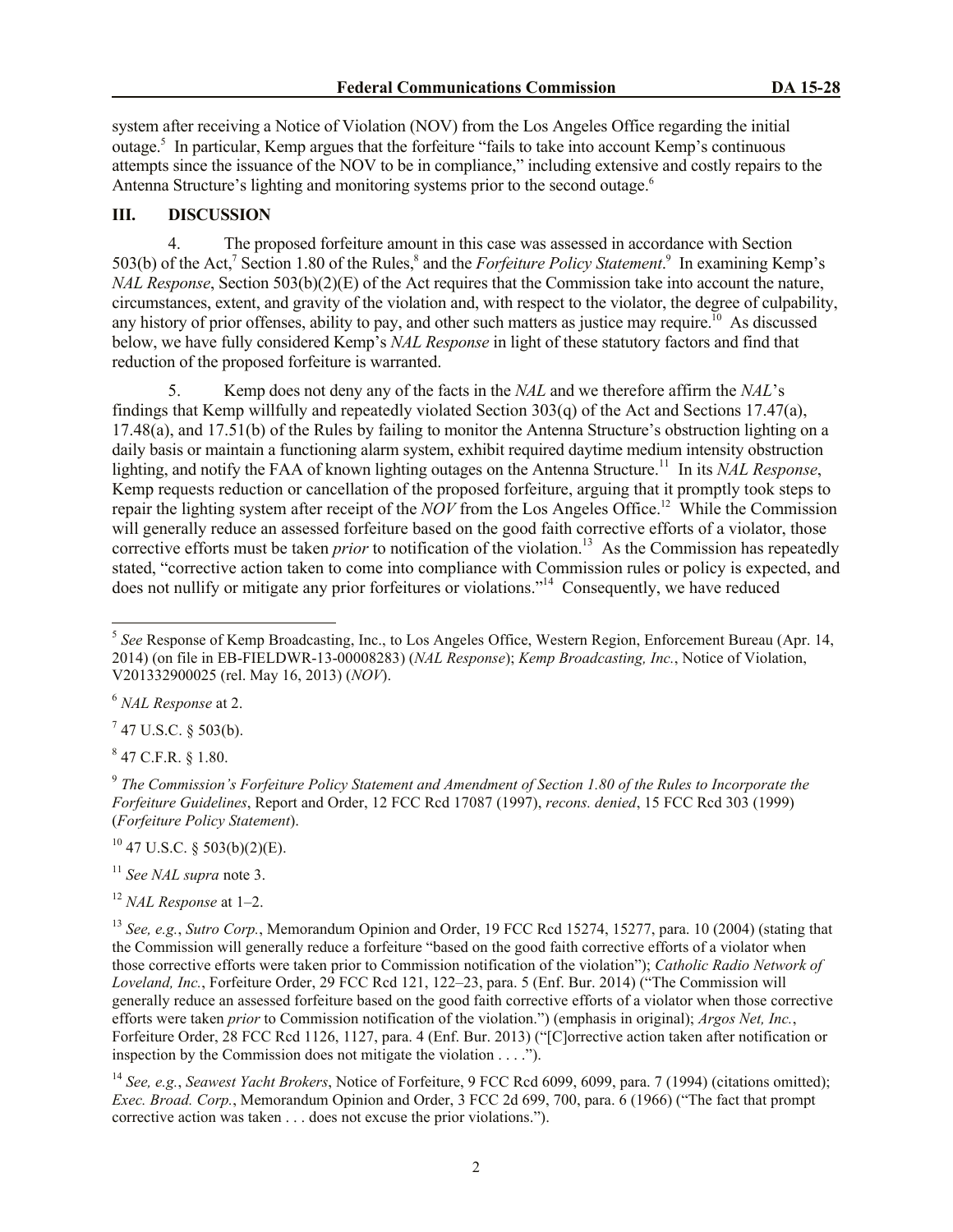proposed forfeitures when a licensee demonstrates that it contracted to resolve a violation prior to inspection.<sup>15</sup> Kemp has presented no evidence that it took steps to repair the lighting on the Antenna Structure prior to receiving the *NOV* from the Los Angeles Office. We therefore find that no forfeiture reduction is warranted for the initial outage at the Antenna Structure. However, Kemp provides evidence that it engaged contractors and expended funds to correct the Antenna Structure's lighting and alarm systems immediately after receiving the *NOV* and that those efforts were ongoing when the September 2013 outage occurred. While this new evidence does not excuse the violations or warrant cancellation of the forfeiture, we reduce the proposed forfeiture to \$10,000 in light of Kemp's good faith efforts to come into compliance with the Commission's rules.

6. We also note that Kemp had a history of compliance at the time of the initial inspection of the Antenna Structure.<sup>16</sup> Therefore, after consideration of the entire record and the factors listed above, we find that a forfeiture in the amount of  $$8,000$  is warranted.<sup>17</sup>

#### **IV. ORDERING CLAUSES**

7. Accordingly, **IT IS ORDERED** that, pursuant to Section 503(b) of the Act and Sections 0.111, 0.204, 0.311, 0.314, and 1.80(f)(4) of the Rules, Kemp Broadcasting, Inc., **IS LIABLE FOR A MONETARY FORFEITURE** in the amount of eight thousand dollars (\$8,000) for violations of Section 303(q) of the Act and Sections 17.47(a), 17.48(a), and 17.51(b) of the Rules.<sup>18</sup>

8. Payment of the forfeiture shall be made in the manner provided for in Section 1.80 of the Rules within thirty (30) calendar days after the release date of this Forfeiture Order.<sup>19</sup> If the forfeiture is not paid within the period specified, the case may be referred to the U.S. Department of Justice for enforcement of the forfeiture pursuant to Section 504(a) of the Act.<sup>20</sup> Kemp Broadcasting, Inc., shall send electronic notification of payment to WR-Response@fcc.gov on the date said payment is made. The payment must be made by check or similar instrument, wire transfer, or credit card, and must include the NAL/Account Number and FRN referenced above. Regardless of the form of payment, a completed FCC Form 159 (Remittance Advice) must be submitted.<sup>21</sup> When completing the FCC Form 159, enter the Account Number in block number 23A (call sign/other ID) and enter the letters "FORF" in block number 24A (payment type code). Below are additional instructions you should follow based on the form of payment you select:

 Payment by check or money order must be made payable to the order of the Federal Communications Commission. Such payments (along with the completed Form 159) must be

<sup>19</sup> 47 C.F.R. § 1.80.

l

 $20$  47 U.S.C. § 504(a).

<sup>15</sup> *See, e.g.*, *Bold Gold Media WBS, L.P.*, Forfeiture Order, 29 FCC Rcd 6016 (Enf. Bur. 2014) (reducing proposed forfeiture where licensee contracted to acquire required Emergency Alert System equipment prior to inspection).

<sup>&</sup>lt;sup>16</sup> We note that an affiliate of Kemp, Kemp Communications, Inc., received Notices of Violation in May 2013 concerning a failure to post antenna structure registration signage on a four-tower array, in violation of Section 17.4(g) of the Rules. *See Kemp Communications, Inc.*, Notices of Violation, V201332900027, V201332900028, V201332900029, V201332900030 (rel. May 23, 2013)*.* The inspection underlying these Notices of Violation took place on April 17, 2013, the same day as the initial inspection of the Antenna Structure. Consequently, at the time of the violation, Kemp had a history of compliance with the Rules. *See One Mart Corp.*, Forfeiture Order, 22 FCC Rcd 16679 (Enf. Bur. 2007) (a subject will be considered to have a history of compliance if it has received no sanctions or warnings prior to the day the violation under consideration took place).

<sup>17</sup> *See, e.g.*, *Centro Colegial Cristiano, Inc.*, Forfeiture Order, 28 FCC Rcd 14734 (Enf. Bur. 2013) (proposed forfeiture reduced based on history of compliance with the Rules).

 $^{18}$  47 U.S.C. §§ 303(q), 503(b); 47 C.F.R. §§ 0.111, 0.204, 0.311, 0.314, 1.80(f)(4), 17.47(a), 17.48(a), 17.51(b).

 $21$  An FCC Form 159 and detailed instructions for completing the form may be obtained at http://www.fcc.gov/Forms/Form159/159.pdf.